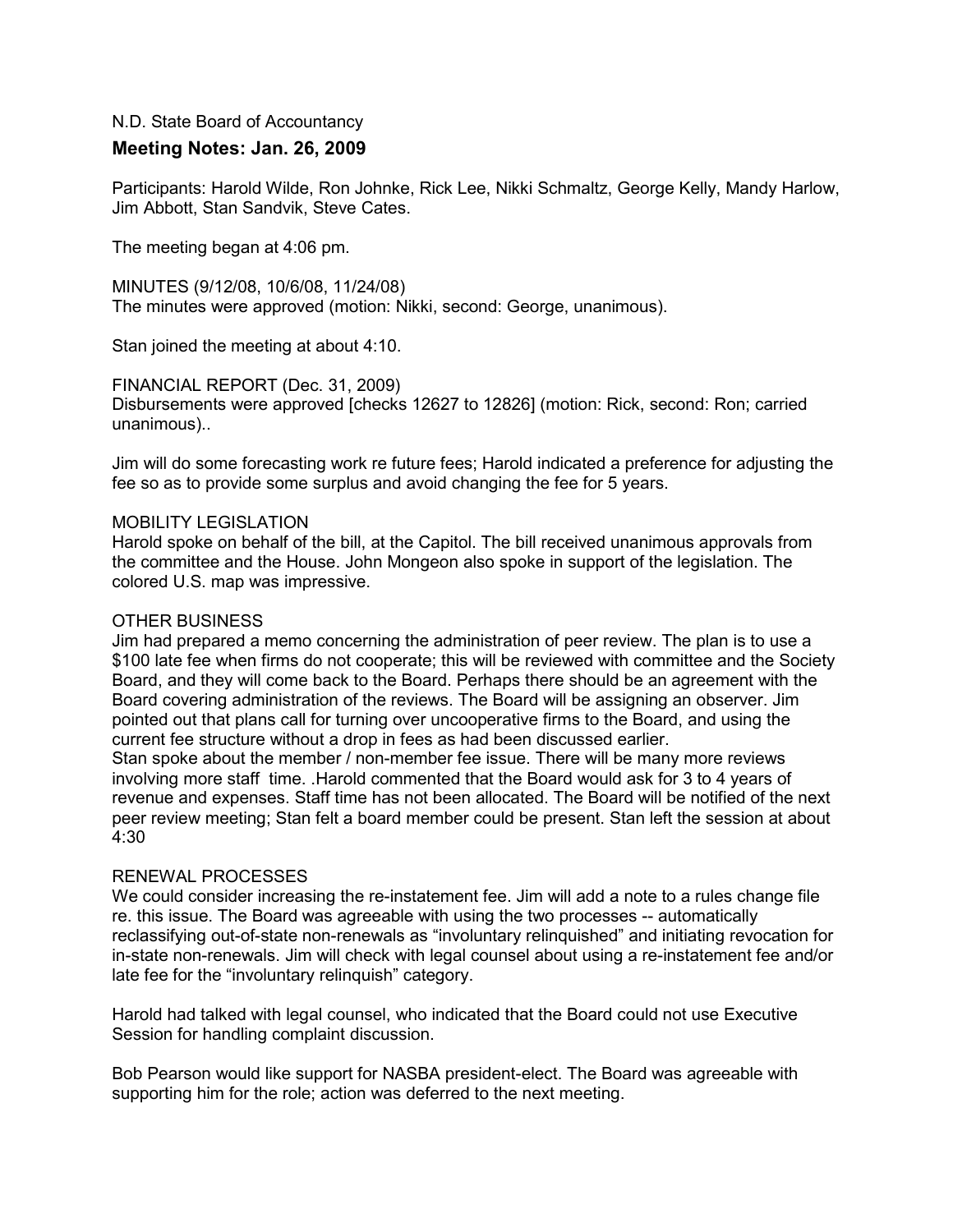### **COMPLAINTS**

Rick moved to defer 2008-5; second by Ron ; carried unanimous. Legal counsel had indicated that the complainant has no legal standing to speak before the Board on the case.

Ron moved to defer action on 2007-2, to the next meeting; second by George; carried unanimous.

Harold and Jim will provide a summary of the issues in both of these cases.

## 2008-6

Harold read a letter from a recent complainant concerning access to records. We received a letter today from the CPA indicating that the CPA felt able to handle the practice, and that a potential sale is on hold until 4/15/09.

We will prepare an agreement with the CPA, requiring that access be repaired immediately (mailboxes cleared, office open 9 to 5). A \$1000 fine will be levied if a client is unable to reach the CPA during normal business hours. Performance on these terms will be monitored and the CPA agrees to that. The CPA must immediately satisfy the record access concern of the recent complaint, and is to provide proof of mailing the requested items. The CPA is to complete the remaining CPE obligation in February. Jim will prepare the agreement, pass it through Harold, and also ask legal counsel whether the agreement should come from legal counsel.

2006-7 and 2006-12 were closed on motion by Ron, second by Nikki; carried unanimous;

Jim will finish the issues chart for 2008-5, and provide it to Harold (then to Ron) for review. Harold preferred to first prepare the issues chart, then ask the investigator why such issues were not addressed. Jim suggested documenting board member time given to analyzing this case.

The complainant (2008-5) joined the meeting, and was informed that the case has been deferred to 2/28. Although there is not a legal standing, he could call in to the meeting.

When a Board member possesses Board material in an email format, does this open them up to inspection of their office computers? Jim and Harold will visit with legal counsel on this matter. Is it only the Board email that is an open record, or would their other records be subject to review? Mention was made of using a standard protocol that all correspondence goes through the board office. Also mentioned was for now, not sending complaint information by email. Also mentioned was not including board email addresses on the letterhead.

 $\frac{1}{2}$  ,  $\frac{1}{2}$  ,  $\frac{1}{2}$  ,  $\frac{1}{2}$  ,  $\frac{1}{2}$  ,  $\frac{1}{2}$  ,  $\frac{1}{2}$  ,  $\frac{1}{2}$  ,  $\frac{1}{2}$  ,  $\frac{1}{2}$  ,  $\frac{1}{2}$  ,  $\frac{1}{2}$  ,  $\frac{1}{2}$  ,  $\frac{1}{2}$  ,  $\frac{1}{2}$  ,  $\frac{1}{2}$  ,  $\frac{1}{2}$  ,  $\frac{1}{2}$  ,  $\frac{1$ 

Answers to this records access issue will be obtained and circulated quickly.

The meeting adjourned at approximately 5:25.

Secretary Date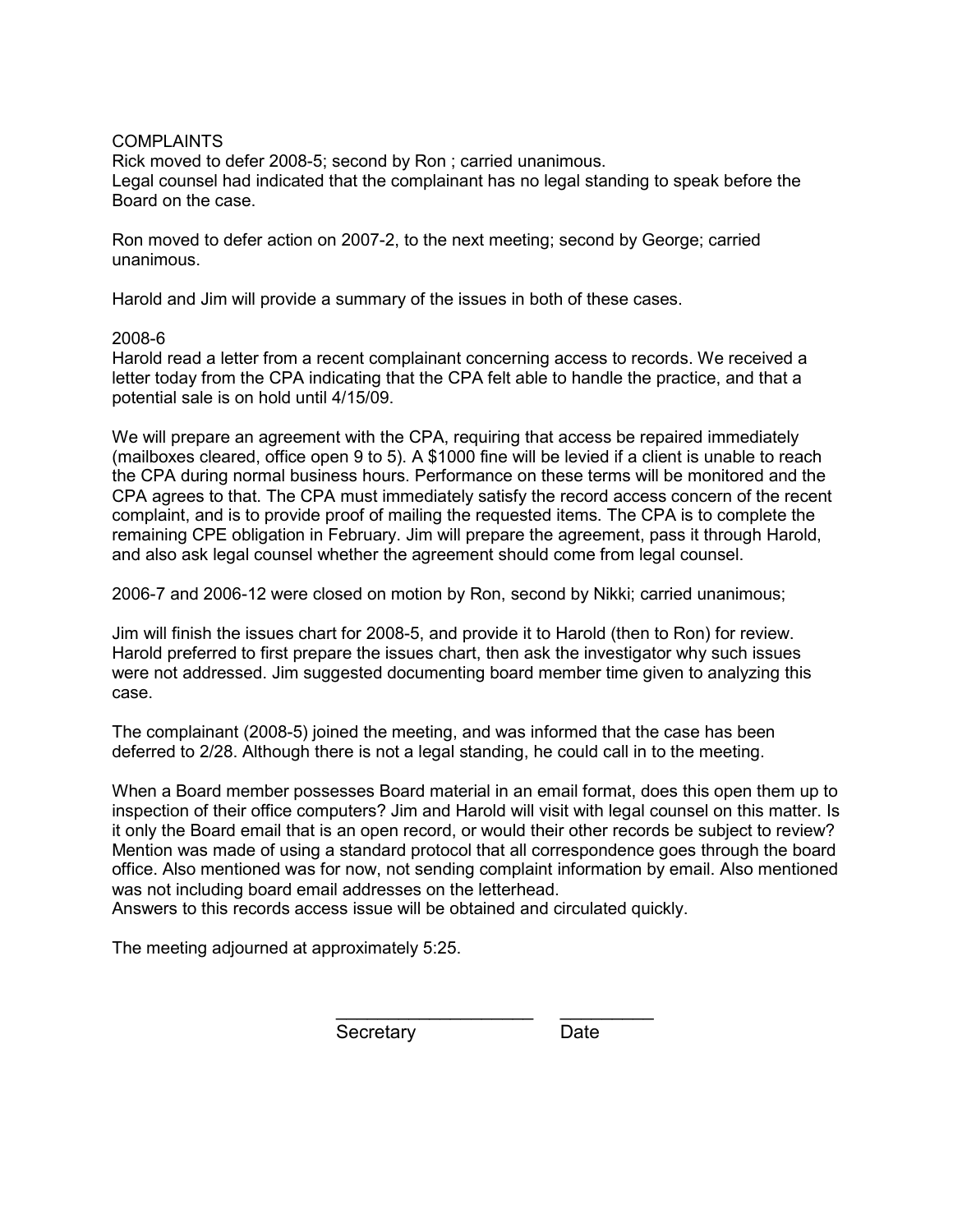## N.D. STATE BOARD OF ACCOUNTANCY **Meeting Notes: 2/28/09 10 am**

### Location: 400 Demers Ave. (Brady Martz office)

The meeting began at 10:07 am. Participants were Harold Wilde, Ron Johnke, George Kelly, Rick Lee, Nikki Schmaltz, Jim Abbott. Present for parts of the meeting were Jason Wahl, Laurel Moeckel (by phone) and Jack McDonald (by phone).

MINUTES (1/26/09): approved on motion by Lee, second by Schmaltz, carried unanimous.

### CASE 2008-5

Wilde reviewed a 2/18/09 response from one of the defendant CPAs; all three of our concerns were adequately addressed. Wilde addressed the points in the Complaint Analysis chart; there were no objections raised by the group. Item 8: apparently the CPA was in contact with the entity's audit committee chair (the CPA's supervisor) on some issues. Item 24: the Supreme Court determined that the payments were bonuses; the jury had to make their own decision, which was to consider them to be bonuses. Item 29: there were several instances where the CPAs did consult the AG's Office.

Our investigator took issue with the report language, but Wilde did not consider this to be a legitimate concern; alternative language is not prohibited. Johnke reported on a Feb. 26 conversation with our investigator. Regarding how issues were selected for attention, the investigator went through the bulk of the complaint, and tried to focus on violations of standards or ethics. Matters of intent, personal attack, "he-said / she-said", and subjectivity (disrespect) were left out. He issued letters to the CPAs asking about the selected issues. Adequate support was provided by the CPAs. In a performance audit, one is to use a cause & effect approach, and the investigator could not see all the elements of this approach; and it is not mandated that they all be included in the audit report. The investigator considered there were no material issues, more so a matter of interpretation of standards.

The complaint did not meet a "clear and concise" standard but we still examined it. After substantial attention to the case we found no evidence the CPAs acted improperly. Johnke moved to dismiss the case; second by Lee. No comments are to be issued to the CPAs. We will have legal counsel prepare the responses. Motion carried unanimously. Wahl left the meeting at this time.

### CASE 2007-5

We initially dismissed this case, due to insufficient evidence. We received further information, including from a CPA who worked for Merrill Lynch as a broker. He indicated that brokerage firms do not act as administrators of pension funds; whereas CPAs and individuals do. There was a document signed by the defendant as Administrator. Also, the company name on the letterhead indicated involvement in retirement services.

Harold lead the group through the 6 area of the Complaint Analysis. Item 1 is probably negligence, but not warranting more than an admonishment. The CPA should have been more forthright in responding to the Board. It appears he anticipated not attending the client meeting. Item 2: we were told we would receive the 5500 forms when found; that has not happened. In today's climate, if you don't have proof, the sense is that you didn't complete the action. It does not appear the forms were prepared. Item 3: we knew earlier of a modest fine; the CPA's attorney recommended not appealing, which appeared to be sound advice. The fine was quite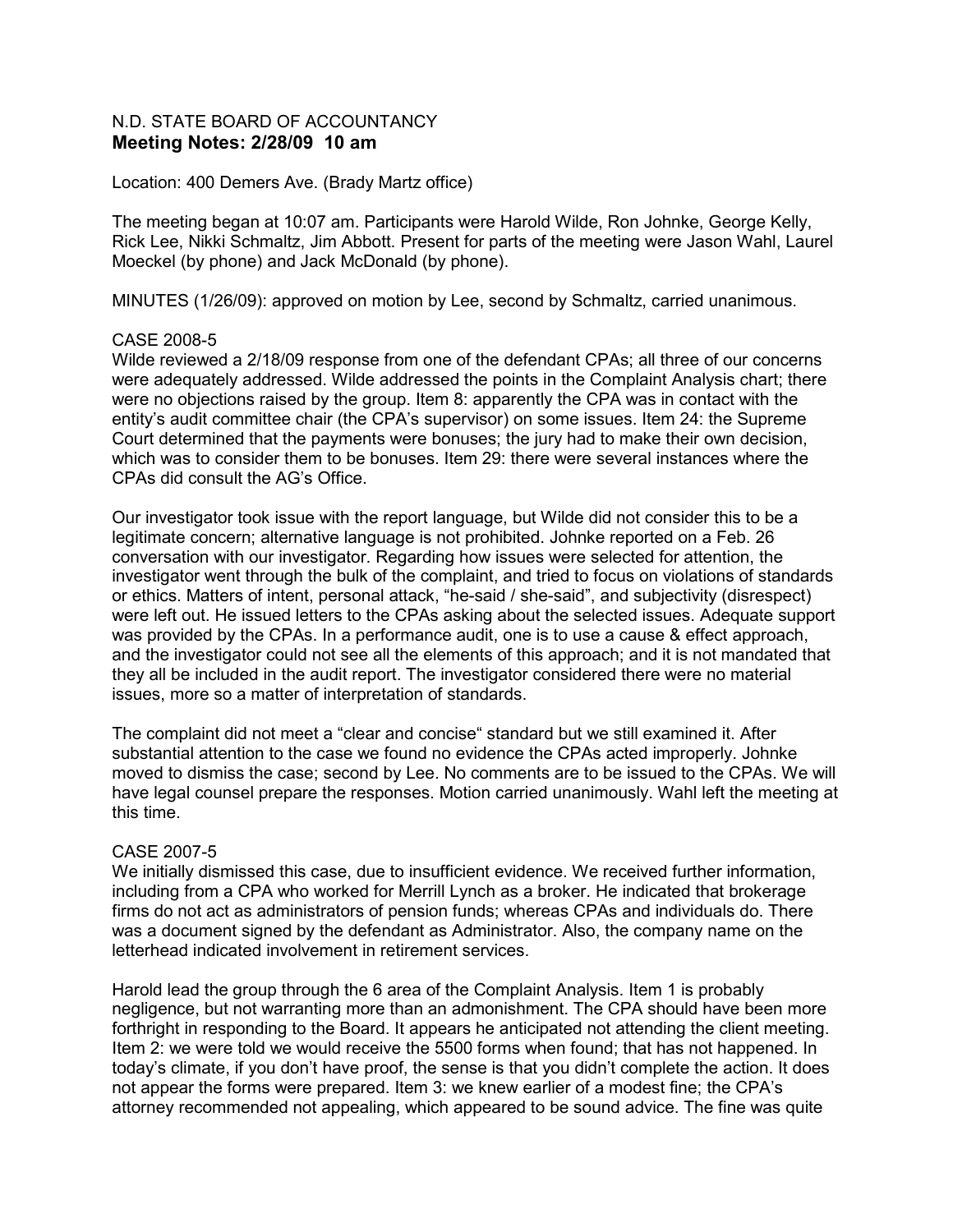low, as to imply slight negligence. However, we later learned of a sizeable court cost assessment, and an attorney recommendation to not challenge; this seems to suggest potential negligence. Item 1 is dismiss-able, but issues 2 through 6 are valid.

There was discussion with the CPA's legal counsel. The 5500s haven't been located. We dismissed the case earlier, so one would not keep searching for them. Wilde indicated that the CPA had been dismissive of the Board; his attorney felt the CPA was not intending to be such. All other clients were sent 5500s. They do recognize there are issues. The court cost assessment was minor -- \$10,000 of

a total \$300,000; not significant (on further discussion, it was unclear what the costs were, and may have been \$70,000). However, the court found 3 areas of fault, significant CPA failures. Moeckel was asked to disconnect. The Board agreed to the discipline to be proposed, and spoke with its counsel by phone. Wilde will serve as Board negotiator.

Re. 2008-6, legal counsel will attempt to reach the CPA, and if unsuccessful will initiate revocation.

## NASBA ENDORSEMENT

The group did not act to endorse a candidate for NASBA president-elect.

## EXAM COMMENT

Wilde indicated an interest in seeing the demonstrated value of the exam simulations. Do they truly differentiate candidate qualifications? Lee expressed a desire to focus on testing minimum entrance requirements, testing only those elements, and then leaving the workplace to determine candidate capabilities; it is tough to get the test passed once you begin working. Jim will share these sentiments.

NEXT MEETING: May 29, 2009, at 1 pm, in Williston, at the office of Voller, Lee, Suess & Assoc.

### CANDIDATE QUESTION

There was no objection to allowing certification of an individual under the 120 standard, given they met that qualification by 12/31/99 and passed the exam by 2004.

ADJOURNED, at approx. 1:22 pm.

Secretary Date

\_\_\_\_\_\_\_\_\_\_\_\_\_\_\_\_\_\_\_ \_\_\_\_\_\_\_\_\_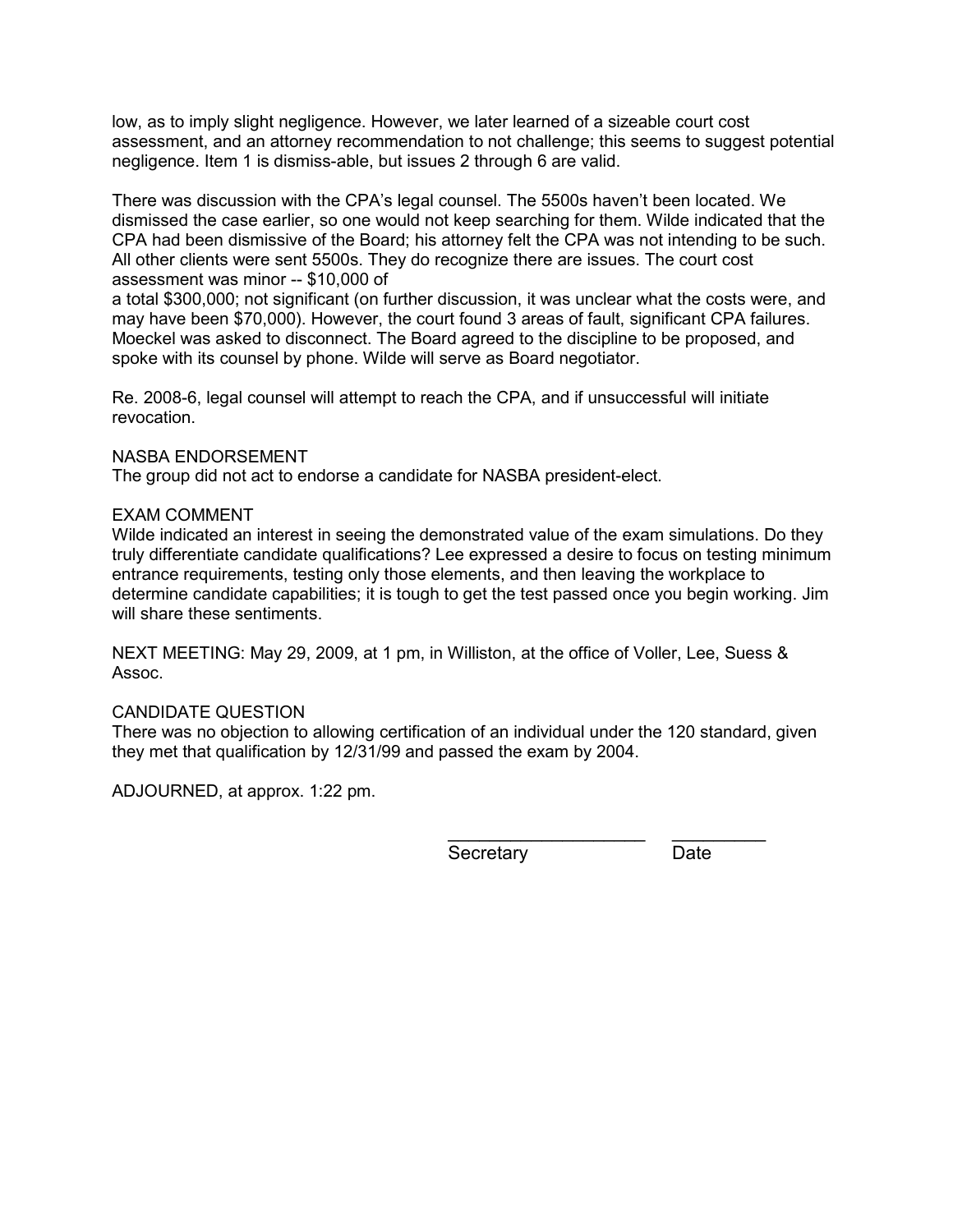## N.D. STATE BOARD OF ACCOUNTANCY **Meeting Notes: 4/30/09 11 am [conference call]**

\_\_\_\_\_\_\_\_\_\_\_\_\_\_\_\_\_\_\_\_\_\_\_\_\_\_\_\_\_\_\_\_\_\_\_\_\_\_\_\_\_\_\_\_\_\_

The meeting began at about 11:10 am.

Participants were Harold Wilde, Ron Johnke, George Kelly, Mandy Harlow, Jim Abbott.

### 2009-10 RENEWAL FEE

There was no objection to a renewal fee of \$75. The thinking is to not increase it again for a few years, and to monitor the situation as time goes on.

NASBA MEETING Harold will be attending the Oklahoma NASBA regional meeting.

JOINT SOCIETY/BOARD MEETING

Nikki and Harold will represent the Board at the annual Board / Society joint meeting, with authority to commit the Board.

### NEXT MEETING

The group will not meet May 29 as had been planned, but will meet in early July, in the east.

#### COMPLAINTS

Jim will contact legal counsel again in a few days, asking that a 5-day deadline be given for the defendant's attorney response (case 2007-2). Jim will also update the Board in about 10 days on the status of cases 2007-2 and 2008-6.

Adjourned at 11:29 am.

Secretary Date

 $\frac{1}{2}$  ,  $\frac{1}{2}$  ,  $\frac{1}{2}$  ,  $\frac{1}{2}$  ,  $\frac{1}{2}$  ,  $\frac{1}{2}$  ,  $\frac{1}{2}$  ,  $\frac{1}{2}$  ,  $\frac{1}{2}$  ,  $\frac{1}{2}$  ,  $\frac{1}{2}$  ,  $\frac{1}{2}$  ,  $\frac{1}{2}$  ,  $\frac{1}{2}$  ,  $\frac{1}{2}$  ,  $\frac{1}{2}$  ,  $\frac{1}{2}$  ,  $\frac{1}{2}$  ,  $\frac{1$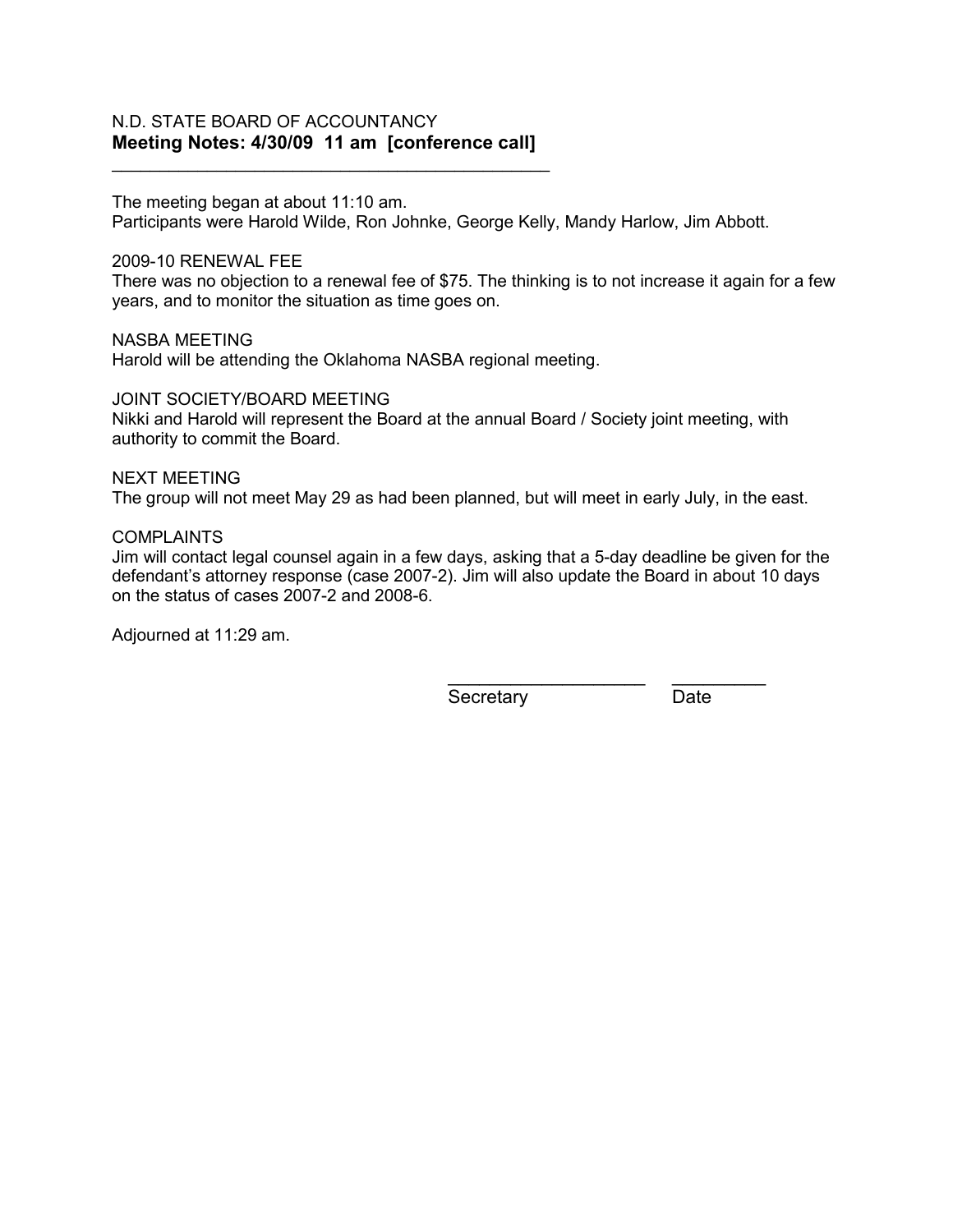------------------------------------------------------

Participants were Nikki Schmaltz, Rick Lee, Ron Johnke, Harold Wilde, Jim Abbott, Mandy Harlow. The meeting began at 11:17 am, with Harold presiding.

#### **MINUTES**

2/28/09 and 4/30/09 minutes were accepted, on motion by Ron, second by Nikki; carried unanimous.

#### **OFFICERS**

Harold and Ron will continue their current office roles, on motion by Rick, Nikki second; unanimous.

#### FINANCIAL MATTERS

Disbursements were approved on motion by Rick, second by Nikki; carried unanimous.

Jim will check with legal counsel about the LPA board member provision (whether it would refer to people in good standing or in practice. There was some sentiment in favor of having a public member on the Board. Jim will check into how the State Bar selects their public members,

No changes were made to the proposed budget. The equipment budget is \$2000. No changes were made by the Joint Task Force in full time staff salaries. There was discussion re the payroll sharing percentage; it was agreed that the time study work addressed by the Joint Task Force will not be done.

Jim will report in the future on the status of our net worth vs. target.

We will issue a notice to licensees notifying them about meeting notes being on our website. We will also send the NDSA a copy of our meeting summaries, for their use.

Harold expressed thanks to Mandy, about the positive feedback he has heard about contacts with the office. Rick moved adoption of the budget; second by Ron; carried unanimous.

#### LAW CHANGES

Jim reported on various changes that were included in the mobility bill.

### PEER REVIEW UPDATE

Jim reported on activities of the Society's Peer Review committee, including increased fees, technical reviewer acceptance of clear engagement reviews. The group agreed that instead of having a board oversight person attending the PR meetings, we would instead ask for a written report on the program, and invite the Chair to participate in a Board meeting. The group was agreeable with one time changes in the due dates of the new peer review firms to coordinate with their preferred practice year end date.

### CANDIDATE QUESTIONS

We will not accept LOMA credits in lieu of university education for Syed Shahabuddin; these credits are not accepted by UND. We will allow an extension of the lifespan for one exam section for Bernd Gause, in light of exam site problems. [Break] We may want to have a second attorney appointed before the next Legislative Session.

COMPLAINTS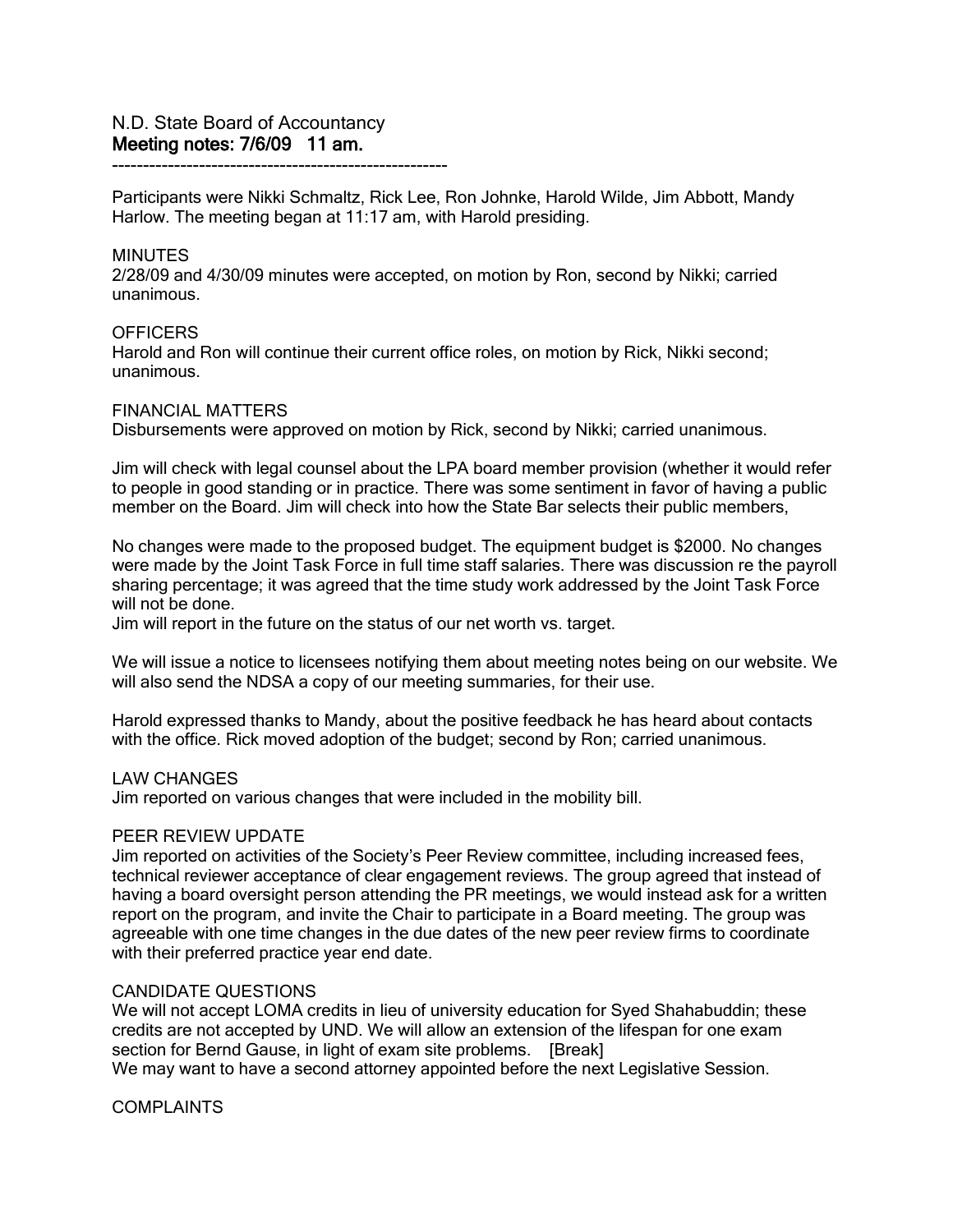2009-1: Closed, on motion by Rick, seconded by Nikki; carried unanimous. 2009-2 and 2009-3 will be closed. 2009-4 will be kept open for the time being. 2008-6: Rick moved to begin the revocation process; second by Ron; carried, unanimous. 2007-2: An agreement has been signed with the accountant, including return of the CPA certificate, and other measures. Advertising cases will be handled by staff, when the party agrees to comply with requirements.

Adjourned at 1:33 pm.

\_\_\_\_\_\_\_\_\_\_\_\_\_\_\_\_\_\_\_ \_\_\_\_\_\_\_\_\_ Secretary Date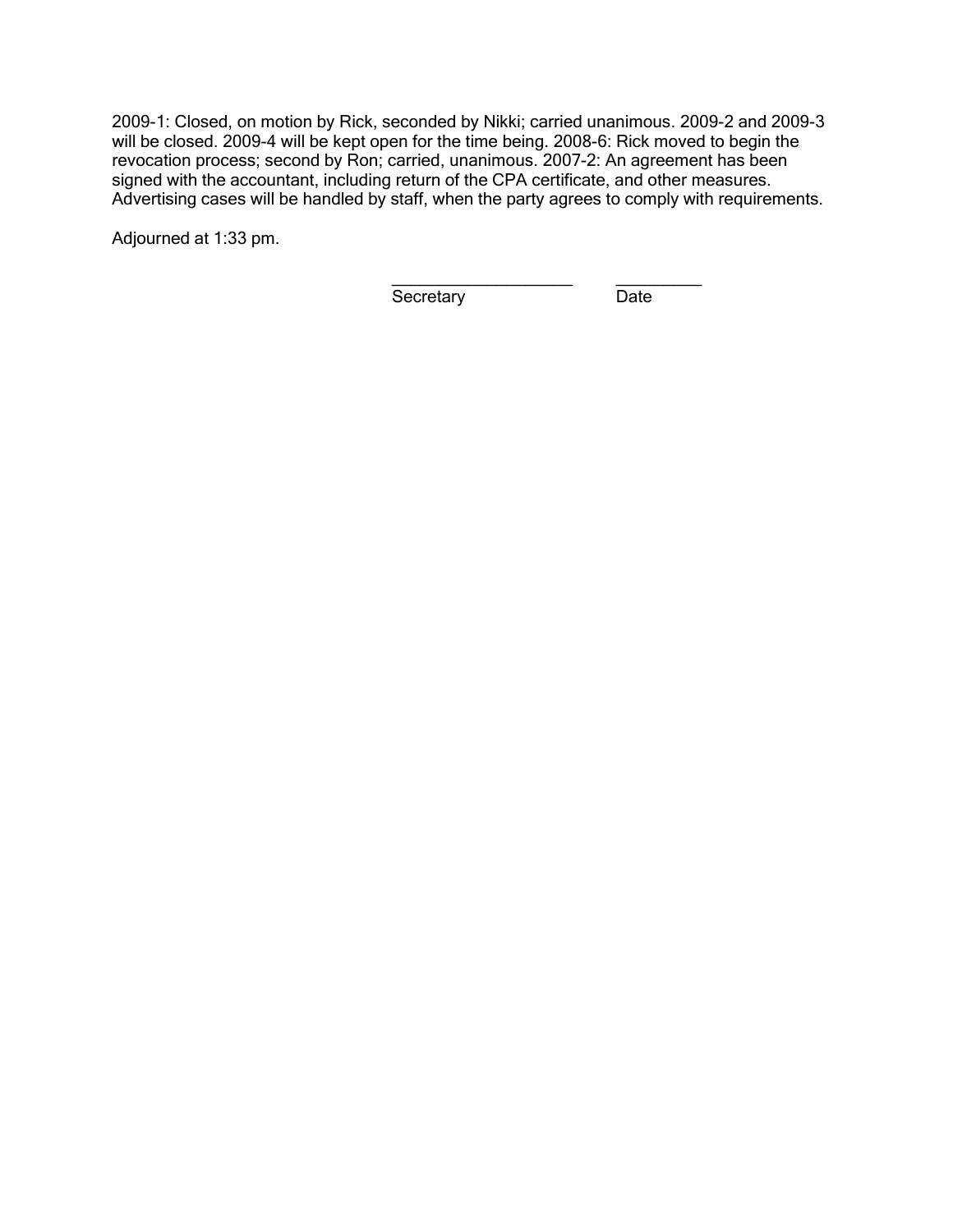Participants: Harold Wilde, Rick Lee, Nikki Schmaltz, Ron Johnke, George Kelly, Mandy Harlow, Jim Abbott. The meeting began at 11:47, with Wilde presiding.

## **MINUTES**

The minutes of 7/6/09 were approved, on motion of Nikki, seconded by Rick and carried..

### FINANCIAL REPORT

There has been a reduction of about 7% in the number of licensees, but licensee revenue is still ahead of budget. Rick moved to approve the expenses (checks 13037 to 13263, June 1 to Oct. 31); seconded by George and carried unanimous. Jim is pursuing the issue of duty segregation.

### NASBA ANNUAL MEETING

Various issues were addressed. Rick will contact Tom Sadler for more details about a \$10M lawsuit related to a compilation engagement. It was suggested that such information be included in the DakotaCPA newsletter. Jim mentioned fees in South Dakota, and three recommendations he had made, regarding the international administration of the CPA Exam. There is a proposal to allow reviews to be conducted without full independence, but citing the related reason. There is a title use fight in NC or SC.

#### CANDIDATE QUESTIONS

There was no objection to reinstatement of James Hamel. Such applications will be brought to the Board.

NEXT MEETING: To be set later. [ BREAK ]

### INSURANCE ACTION

Ron moved the following motion: We will offer to staff members all employee-paid insurance programs available through NDPERS. Staff members will need to meet the qualifications of any program they choose to purchase. We hereby amend our flex plan accordingly. Nikki seconded the motion; carried unanimous. Jim will check on entering the State flex plan.

### COMPLAINTS

2009-5. Rick moved to ratify the closure of the case; second by George; carried unanimous.

2009-4. Ron moved to close the case; seconded by Rick; carried unanimous.

2008-6. Rick moved to revoke the CPA's certificate; second by Ron; carried unanimous.

There was mention of a Society-run advocacy program run to assist a practice in times of special need. .

Harold, Jim and Mandy will work on rule change wording regarding:

- raise late fees and perhaps begin revocation procedures July 31
- having an inactive status (checking with other states was suggested)
- changing the reinstatement section concerning Board meeting action.

ADJOURN: Approx. 2:30 pm.